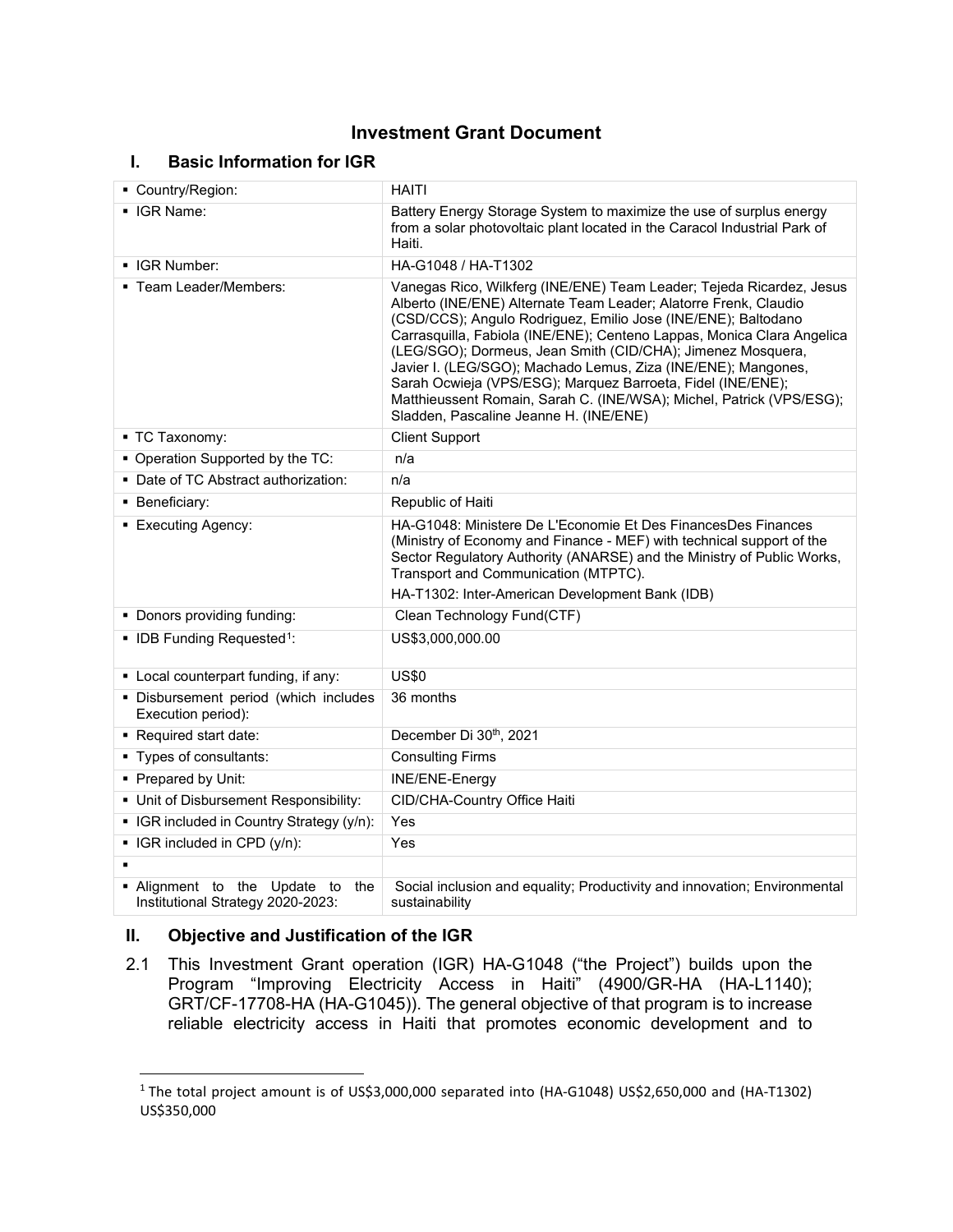strengthen electricity sector governance. With resources from IDB and USAID<sup>[2](#page-1-0)</sup> the program was approved in November 2019 and eligibility was granted in May 2020. As of October 2021, an international tender process to develop a hybrid power system at the Caracol Industrial Park of Haiti (PIC) by incorporating an 8-MWp and a 4-MWp Solar Power Plants (SPP) to reduce energy costs is ongoing and expected to be awarded in November 2021. A smaller battery (about 2.5-MW) is foreseen to absorb short-term power fluctuations and ensure grid stability. Both SPPs will be built and operated by a Solar Operator, to be selected through an international competitive tender process following IDB procurement policies. [3](#page-1-1) The energy produced by the SPPs will be sold at a flat tariff, essentially to cover the costs of administration, operation and maintenance, servicing, repair and decommissioning incurred by the Solar Operator.<sup>[4](#page-1-2)</sup> In order to maximize the energy produced by the 8-MW SPP and further reduce the use of thermal power, this Project HA-G1048 will finance the design, procurement and installation of a dedicated Battery Energy Storage System (BESS) at the PIC.

- 2.2 The Republic of Haiti is an island-state in the Caribbean with an estimated population of 11.4 million people. Although social and economic indicators have improved over the last decade, Haiti's Human Development Index (HDI) of 0.64 is below the average for Latin America and the Caribbean (0.75). Globally, the country ranks 168 out of 189 countries (2018). Food insecurity affects 4.4 million people and informal urban settlements are being formed lacking security and access to basic services, including electricity. This situation characterizes the North and Northeast departments, with about 1.9 million people, which is Haiti's fastest-growing region.
- 2.3 The Government of Haiti (GoH) has developed the PIC in the Northeast (NE) of the country, which construction started in 2012 under a Public-Private Partnership involving the GoH and the anchor corporate tenant with funding and technical assistance from IDB and United States Agency for International Development  $(USAID).<sup>5</sup>$  $(USAID).<sup>5</sup>$  $(USAID).<sup>5</sup>$  The PIC is owned by the GoH and operated by the Ministry of Economy and Finance (MEF). Electricity supply to the PIC is currently provided by a 10-MW Thermal Power Plant (TEP) located *in-situ* and operated by a private operator (thermal operator).[6](#page-1-4) The TEP was brought online in 2012 under the USAID Pilot Project for Sustainable Electricity Distribution initiative. Later, the distribution network was expanded to some surrounding communes of the NE to serve residential, commercial and industrial customers, and public institutions, to foster economic development. As of 2019, the annual electricity delivered by the TEP is about 22 Gigawatt hours (GWh), 45% of which is consumed by the PIC and 55% by about 14,000 customers outside

USAID resources were approved soon later during Q1-2020.

<span id="page-1-1"></span><span id="page-1-0"></span><sup>&</sup>lt;sup>3</sup> The Executing Agency MEF/UTE is expecting to award the works contract in November 2021 and commissioning to be completed during the fourth quarter of 2022.

<span id="page-1-2"></span><sup>4</sup> According to preliminary calculations this will give an average price of solar energy of 0.03-0.04 US\$/kWh that combined with a price of electricity from the TEP 0.30US\$/kWh [2019] supplied by the Northeast concessionaire, would allow an average energy sales price of about 0.16 US\$/kWh.

<span id="page-1-3"></span><sup>&</sup>lt;sup>5</sup> The PIC was created in the perspective of providing favorable operational conditions to attract and retain private investment and increase the region's manufacturing base and export capacity. This operation contributes to this goal by providing clean and more affordable electricity to the surrounding communities of thee PIC. The following IDB projects funded construction of the PIC: 2552/GR-HA (approved July 2011, US\$55M); 2779/GR-HA,2779/GR-HA-1,2779/GR-HA-2 (approved Sept 2012, US\$50M); 3132/GR-HA (approved Dec 2013, US\$40.5M); 3384/GR-HA,3384/GR-HA-1,3384/GR-HA-2 (approved Dec 2014, US\$55M); and GRT/HR-15509-HA (approved Mar 2016, US\$15.3M).

<span id="page-1-4"></span> $6$  The TEP is currently operated by NRECA International on behalf of USAID. The contract with NRECA sought to build the TEP and operate it for the first years understanding that the O&M of the TEP will be transfer to a new thermal private operator following and international competitive process.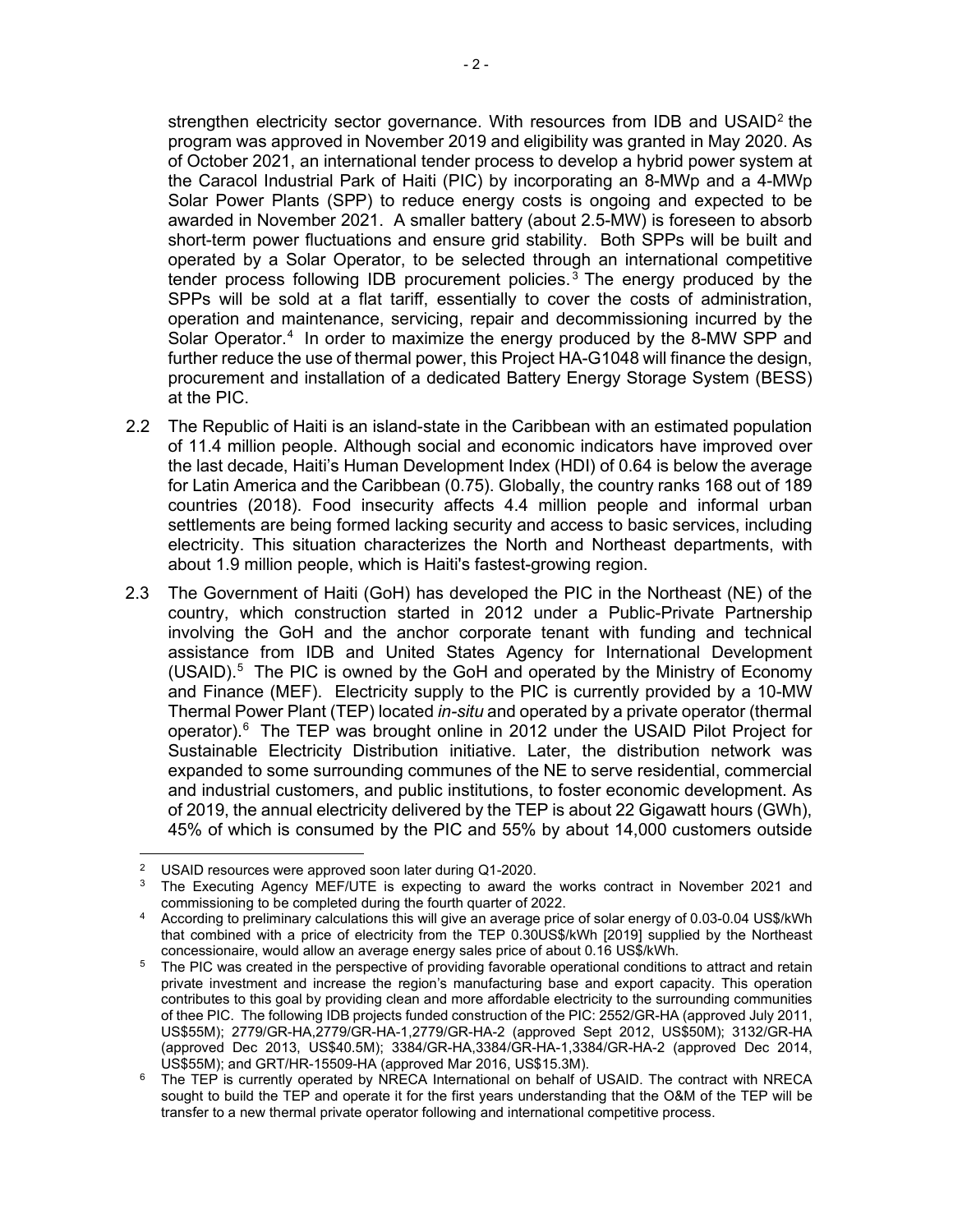the PIC. The TEP offers an electricity tariff of approximately US\$0.30/kWh for the PIC and between US\$0.19/kWh to US\$0.31/kWh for PIC's surrounding communities.<sup>[7](#page-2-0)</sup>

- 2.4 As of 2020, with support from USAID, the GoH is shaping a concession for a new thermal operator of the TEP. The thermal operator will also have the responsibility to connect 35,000 new customers in the NE (*the Northeast electrical system*) and to rehabilitate the 5.75 MW Chevry diesel plant located at Fort-Liberté currently operated by EDH. $8$  At the same time, the PIC is seeking a more competitive energy tariff of about US\$0.16/kWh by installing a dedicated 8-MW SPP to improve the business environment and to attract new industrial tenants.
- 2.5 The 8-MWp SPP will supply electricity to the PIC in hours of solar irradiation. Energy demand by the PIC tenants is nearly zero Saturday afternoons, Sundays and holidays. On working days, demand drops substantially around noon. During low demand from the PIC, there is significant surplus of solar electricity, which is expected to be sold partially to the thermal operator for residential customers. In order to use 100% of surplus energy from the 8-MWp, it will be necessary to complement the system with a larger BESS. [9](#page-2-2)
- 2.6 The energy of a second 4-MWp SPP will be sold to residential customers by the thermal operator.<sup>[10](#page-2-3)</sup> All the energy produced by the 4-MWp SPP is expected to be consumed during the day and it will provide energy at lower cost compared with the energy produced by the TEP. This SPP will contribute to Government's effort of an affordable tariff in the NE communes. After 20 years, the solar operator will transfer the SPPs to the PIC.
- 2.7 **Objective**. The objective of this Project is to maximize the use of the energy produced by the 8-MWp SPP to further reduce the use of thermal power, by implementing a Battery Energy Storage System (BESS) at the PIC.
- 2.8 As the PIC will only consume energy from the 8-MW SPP generated during working hours in a week, the BESS will make available a surplus of PV electricity for end-users beyond daytime, namely for households in the NE where electricity demand is higher in the evening. Nowadays, this demand is partially supplied by the TEP. The commissioning of the SPP is scheduled by Q1-2022. The solar operator will sell the electricity stored in the BESS to the thermal operator licensed by ANARSE, the national entity responsible of the regulation of the sector. This arrangement: (i) reduces fuel-based electricity from the TEP, thereby lowering operational costs and fuel imports; and (ii) enables the use of surplus PV electricity that would otherwise be lost.
- 2.9 Preliminary analyses yield an average cost of the PV-based electricity in the range of 3-4 US\$ct/kWh. This cost level contrasts to the 30 US\$ct/kWh cost level for the TEP. The operational costs being covered, the sales of surplus electricity shall not affect the tariff for the PIC's tenants, to be maintained around the committed 16 US\$ct/kWh resulting from the new hybrid system. It is expected that the SPP will allow a reduction

<span id="page-2-0"></span><sup>7</sup> Tariffs for PIC's surrounding community vary depending on the level of energy consumption and type of customer.

<span id="page-2-1"></span><sup>&</sup>lt;sup>8</sup> The NE concession will include the municipalities of Caracol, Limonade, Trou du Nord, Terrier Rouge, Sainte Suzanne, Fort Liberté, Ouanaminthe, Ferrier, Perches and Quartier Morin. The Chevry diesel power plant will be transferred to the new NE concessioner that will be responsible for its rehabilitation and operation and maintenance.

<span id="page-2-3"></span><span id="page-2-2"></span><sup>&</sup>lt;sup>9</sup> Surplus energy from the 8-MWp SP is about 2,600 MWh in Year 1.

<sup>10</sup> [PIC's energy system diagram](https://idbg.sharepoint.com/teams/EZ-HA-IGR/HA-G1048/15%20LifeCycle%20Milestones/PIC%20%20-%20Energy%20system%20diagram%20.docx?d=w87d2b734488a43758c36e720e90e7434)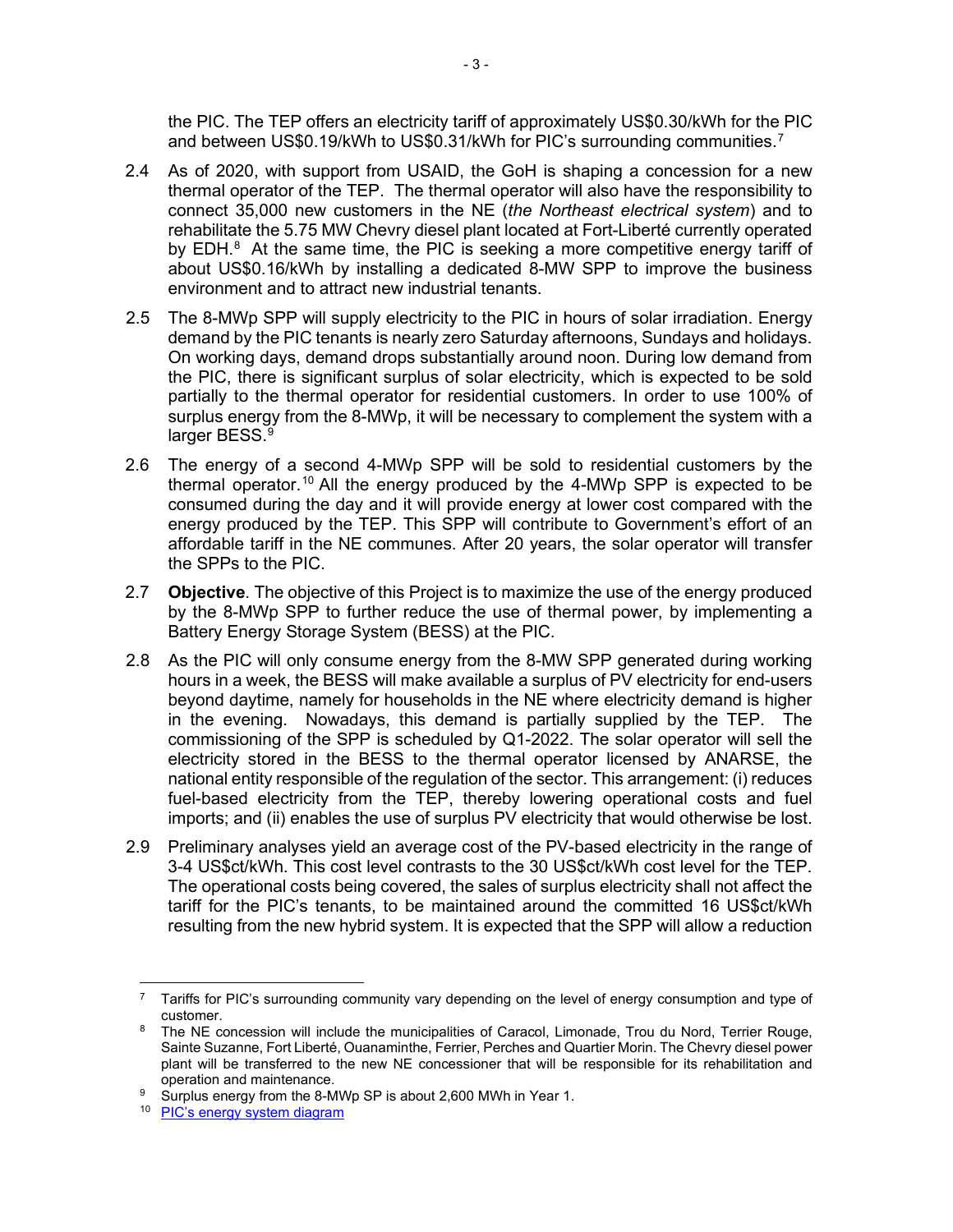of 22% in the tariff for the communities outside the PIC; with the BESS in operation, this reduction in the tariff is expected to be up to 27%.

- 2.10 The Project departs from the analysis that a very substantial volume of solar electricity, generated during daytime, cannot be used in the absence of a simultaneous demand from the regional grid; this can be addressed by incorporating a dedicated BESS into the PIC power system. The unused electricity is estimated at about 6-MWh for a typical working day (simulation made for August 2021) with a peak demand of 2.8-MW drawn from the SPP. During weekends, when industrial activity is low, the surplus energy amounts to around 30-MWh (6-MW/day).
- 2.11 The Project envisions the installation and commissioning by Q4 2022, of a BESS with a capacity of 6-MWh and 3-MW peak (6-MWh/3-MW) to provide surplus PV electricity to the regional grid during evening hours, when PV generation is zero. At a typical investment cost of US\$417/kWh, total CAPEX of the 6-MWh battery is about US\$2.5 million including procurement, installation and commissioning. Funding is sought through an investment grant from the Clean Technology Fund (CTF) administered by the Bank. The technical and economic lifetime of the BESS is determined at 10 years.
- 2.12 In the current scenario, the BESS will not be replaced after this period as with growing energy consumption in the PIC and from connected households in the NE grid, daytime demand, will be sufficient to absorb surplus PV electricity immediately without further need for storage. The BESS is a first-of-a-kind investment in storage technology in Haiti at this size, and as such, is expected to provide a host of operational data and experiences to build on.<sup>[11](#page-3-0)</sup>
- 2.13 In the understanding that CAPEX is absorbed by the CTF grant, capital costs are not reflected in the price of electricity sold to the TEP. The thermal operator will have fossil fuel savings of the order of US\$179,971.2 in Year 1. The operational costs are estimated at 0.5% of CAPEX (US\$12,500 per year), which will be passed in the cost of the energy to the thermal operator. At a unit cost of about US\$ $\phi$  3.0/ kWh and a supply of 1,030 MWh, the cost of PV electricity from the BESS for the thermal operator accrue to only about US\$30,109.9 in Year 1, yielding a net benefit of US\$149,861. Must of this benefit will be passed to the end user tariff by the thermal operator.
- 2.14 With decreasing surpluses over time, the Net Present Value (NPV) of benefits over 10-year lifetime is calculated at about US\$369,411.6. Additional economic benefits are derived from the avoided social cost of GHG emissions, estimated at US\$ 63,359 (NPV), which brings total NPV at US\$432,770.9. This value is based on a discount rate of 12%, which reflects the avoided costs of fossil fuel (expenditure in hard currency) and social cost (GHG impact). The benefit from the BESS is expected to result in a more affordable tariff to the residential users of the NE as regulated by ANARSE in the contract with the thermal operator.
- 2.15 **IDB experience and knowledge of Haiti's energy sector.** The IDB has been a key partner for the GoH to finance the repair of damaged infrastructure after the 2010 earthquake and hurricane Matthews and has supported the reform and transformation of the sector through several investment: GRT/HR-14830 and 3413/GR-HA "Rehabilitation of the Peligre Transmission Line (US\$23.7 million), 2073/GR-HA, 2684/GR-HA (US\$20 million), 2394/GR-HA and 2349/GR-HA "Rehabilitation of the Electricity Distribution System in Port-au-Prince" (US\$29.5 M), GEF-funded operation GRT/FM-12093-HA "Emergency Program for Solar Power Generation and Lighting"

 $-4 -$ 

<span id="page-3-0"></span><sup>&</sup>lt;sup>11</sup> See [technical](https://idbg.sharepoint.com/teams/EZ-HA-IGR/HA-G1048/15%20LifeCycle%20Milestones/An%C3%A1lisis%20para%20la%20incorporaci%C3%B3n%20de%20un%20sistema%20de%20bater%C3%ADas%20para%20aprovechamiento%20de%20excedentes%20en%20el%20PIC.docx?d=w034be3042c114999a24237a9cd9214d7) an[d economic](https://idbg.sharepoint.com/teams/EZ-HA-IGR/HA-G1048/15%20LifeCycle%20Milestones/Simulaci%C3%B3n%20BATT%20extra%20.xlsx?d=wa9925b2a66d74d2b91edc7377cebf9b9) analysis.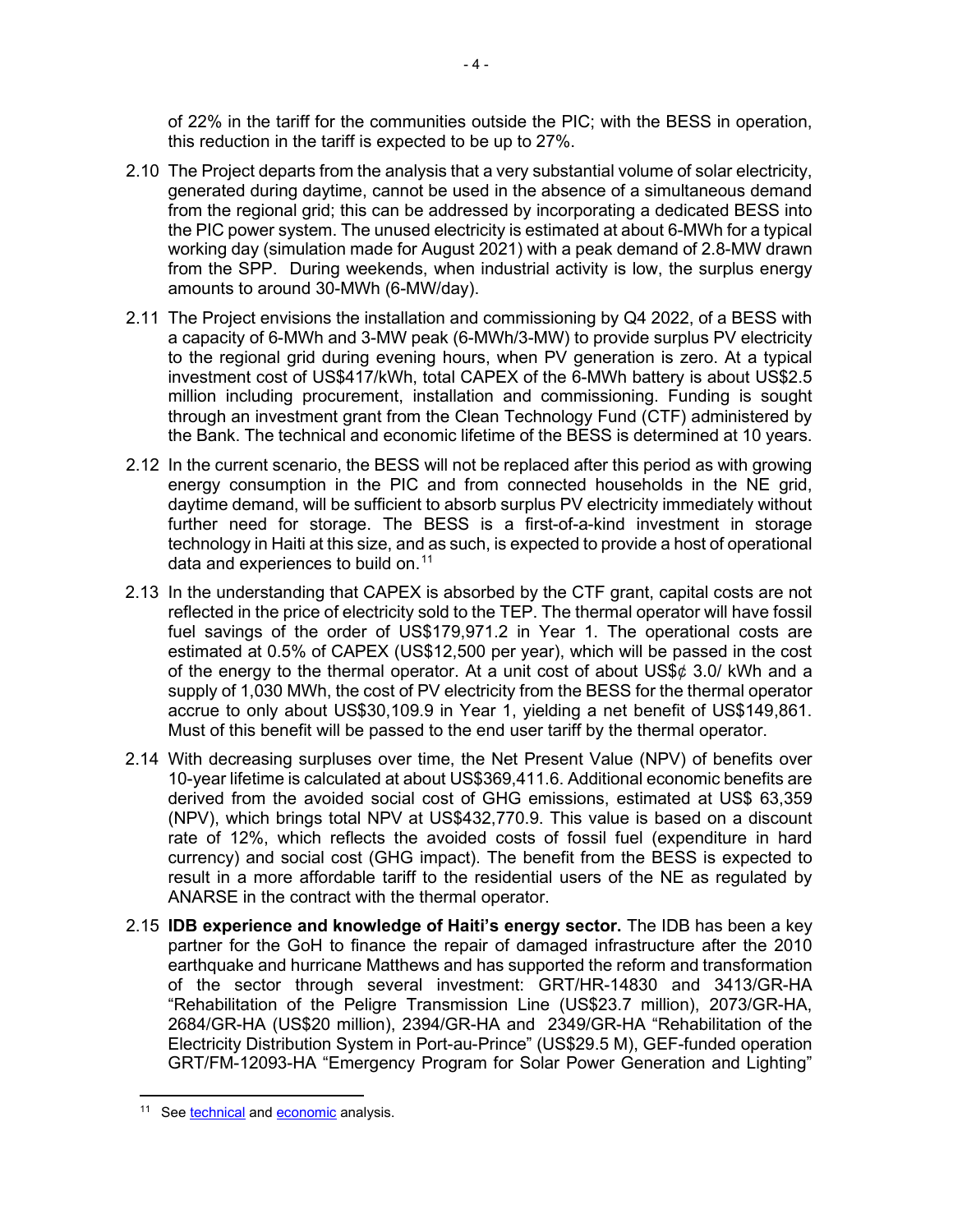(US\$0.5 M) and the GRT/MC-12067-HA Sustainable Energy and Climate Change Initiative project "Emergency Program for Solar Generation" (US\$1 M) and budgetary operations: GRT/HR-13877-HA and 2953/GR-HA (2013, US\$25M), 2735/GR-HA (2010, US\$12M), 2548/GR-HA (2011, US\$35M) and ATN/SF-12271-HA (2010, US\$0.1M) "Towards a Sustainable Energy Sector Haiti – White Paper. More recently the Bank approved operations 4900/GR-HA and GRT/CF-17708-HA ("Improving Electricity Access in Haiti").

- 2.16 **Strategic Alignment.** This operation is aligned with Bank's Updated Institutional Strategy 2020-2023 (AB-3190-2), with regards to development challenges of: (i) Social Inclusion and Equality, through the provision of a more affordable and sustainable basic service (electricity) in vulnerable communities, which is essential to achieve inclusive development and close inequality gaps; and (ii) Productivity and Innovation, by promoting innovative technologies regarding renewable energy and energy storage. The operation is also aligned with the cross-cutting area of Climate Change and Environmental Sustainability by reducing Green House Gas emissions from the electricity generation in the PIC. The operation is aligned with the Corporate Results Framework (CRF) 2020-2023 (GN 2727-12) through greenhouse gas emission avoided and with the Strategy for Sustainable Infrastructure for Competitiveness and Inclusive Growth (GN-2710-5). It is also in line with IDB Integrated Strategy for Mitigation and Adaptation to Climate Change and Sustainable Energy by supporting modern and sustainable decentralized solutions. The Program is aligned with the Energy Sector Framework (GN-2830-8) as it focuses on sustainable rural electrification and deployment of RE solutions. 100% of program resources are invested in climate change mitigation activities, according to the [joint methodology of](https://publications.iadb.org/en/2019-joint-report-on-multilateral-development-banks-climate-finance)  [the Multilateral Development Banks \(MDBs\) for estimating climate finance.](https://publications.iadb.org/en/2019-joint-report-on-multilateral-development-banks-climate-finance) These resources contribute to IDB's climate finance target, 30% of the total amount approval per year.
- 2.17 The operation is consistent with the IDBG Country Strategy (CS) with Haiti 2017-2021 (GN-2904) which includes energy as an area of dialogue. The operation will also contribute to the overarching strategic objectives of the CS, to foster inclusive and sustainable growth by supporting GoH's goals of expanding and sustaining private and public investment and enhancing access to basic public services. The program further promotes the dialogue with the GOH on supporting the continuous development of the PIC. Lastly, the operation will finance preparation of projects located in the Northern Department with high concentration of poverty as prioritized in the CS. The operation is considered in Haiti's Country Program Document (CPD) 2021.
- 2.18 The operation is aligned with Haiti's Post COVID Recovery Plan with regards to Pillar 2 "Improvement of infrastructure and services and its strategic objective of providing accessible and competitive energy based on low carbon emission technologies that at the same time, promotes the diversification of the energy matrix.
- 2.19 The program is aligned with the Global Battery Storage program of the CTF and its scope of investing into batteries and energy management systems supporting batteries, policy interventions, technical assistance and knowledge coordination to help countries to fully take advantage of the multiple system benefits the BESS can bring to their power systems and that is already underway in some parts of the world. $^{\mathsf{12}}$  $^{\mathsf{12}}$  $^{\mathsf{12}}$

<span id="page-4-0"></span><sup>12</sup> CTF's [Dedicated Private Sector Program – Battery Storage](https://www.climateinvestmentfunds.org/sites/cif_enc/files/meeting-documents/ctf_22_7_dedicated_private_sector_program_battery_storage_0.pdf)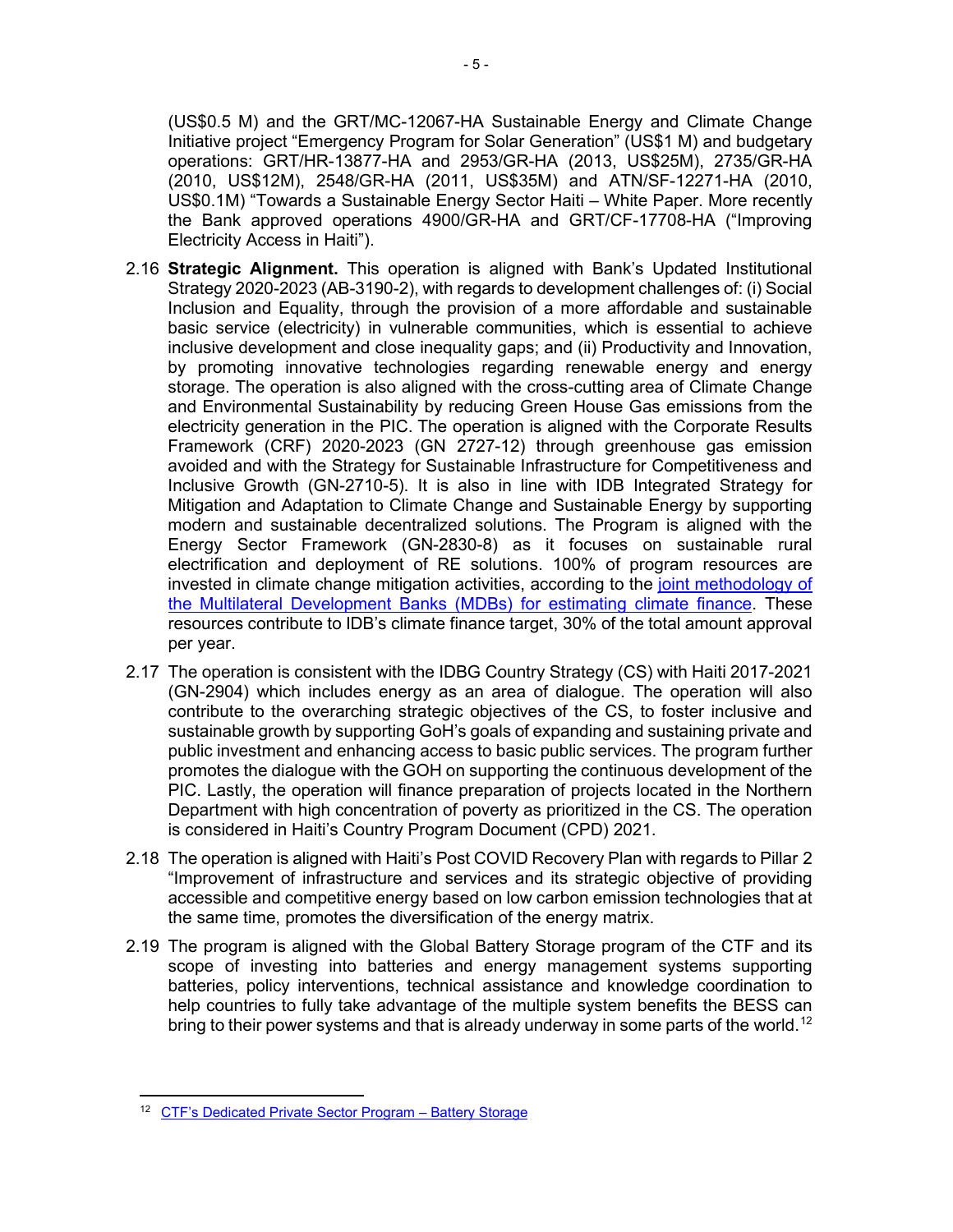#### **III. Description of activities/components and budget.**

- 3.1 **Component I. Supply, installation and commissioning of the BESS (US\$2.65M) (HA-G1048).** This component will finance the investment costs for the acquisition, installation and commissioning of the BESS with a capacity of 5.7-MWh storage and power load of about 3-MW. The BESS lifetime is 10 years and after commissioning it will be transferred to the PIC and operated by the solar operator. This component will be executed by MEF using the executing agency of the program 4900/GR-HA and GRT/CF-17708-HA. It also includes financing of supervision services of the project.
- 3.2 **Component II. Technical support for the design, procurement and installation of the BESS (US\$ 0.35M) (HA-T1302).** This component will support: (i) preparation of final studies for the technical specifications of the BESS; (ii) preparation of main bidding documents for the construction of the project<sup>13</sup>; (iii) preparation of contractual specifications for the operation and commercial relation between the solar operator and thermal operator for sale of the electricity provided by the BESS; (iv) creation of a mechanism within UTE enabling it to effectively monitor the project, assess system and operator performance and identify opportunities for future development; and (v) final technical evaluation of the project. This component will be executed by IDB.
- 3.3 Total project's costs are US\$ 3,000,000 provided by the Clean Technology Fund (CTF) in the form of a non-refundable investment grant administrated by the IDB. The US\$3,000,000 total cost is separated into (HA-G1048) US\$2,650,000 and (HA-T1302) US\$350,000. The indicative budget is presented in the following table:

| <b>Component</b>                                                                                               | Description <sup>15</sup>                                                                                                                                             | <b>HA-G1048</b><br>(IDB/CTF) | <b>HA-T1302</b><br>(IDB/CTF) | <b>Total</b><br>(USD) |
|----------------------------------------------------------------------------------------------------------------|-----------------------------------------------------------------------------------------------------------------------------------------------------------------------|------------------------------|------------------------------|-----------------------|
| Component I- Supply,<br>installation and<br>commissioning of the<br><b>BFSS</b>                                | Supply, installation, commissioning of<br>the BESS, and supervision services.                                                                                         | 2,650,000                    | 0                            | 2,650,000             |
| (Executed by UTE/MEF)                                                                                          |                                                                                                                                                                       |                              |                              |                       |
| Component II -<br>Technical Support for the<br>design, procurement and<br>installation of a BESS at<br>the PIC | Technical assistance for final<br>specification, preparation of bidding<br>documents, support to evaluation of<br>proposals and monitoring instrument<br>of the BESS. | 0                            | 200,000                      | 200,000               |
| (Executed by IDB)                                                                                              | (iv) Contractual specifications for the<br>operation and commercial relation                                                                                          | 0                            | 50,000                       | 50,000                |

#### **Indicative Budget (US\$[\)14](#page-5-1)**

<span id="page-5-0"></span><sup>&</sup>lt;sup>13</sup> The bidding documents will cover technology type, minimum battery enclosure and safety requirements, electrical infrastructure, and ancillary buildings and systems, minimum technical availability, and operational performance projections. The documents will also consider PIC rules and local regulations, health and safety plans and flood risk as a requirement of the installation plan. The procurement process will follow an International competitive process; however, there is the option to do a direct contracting with

<span id="page-5-1"></span>the companied to be awarded for the design and construction of the SPP. 14 Administration and financial audits will be financed as part of the program 4900/GR-HA and GRT/CF-17708-HA executed by MEF/UTE.

<span id="page-5-2"></span><sup>15</sup> All knowledge products derived from this Technical Cooperation will be the Bank's intellectual property. Knowledge products will be published through the Bank's web page and other means accounted for in the indicative budget".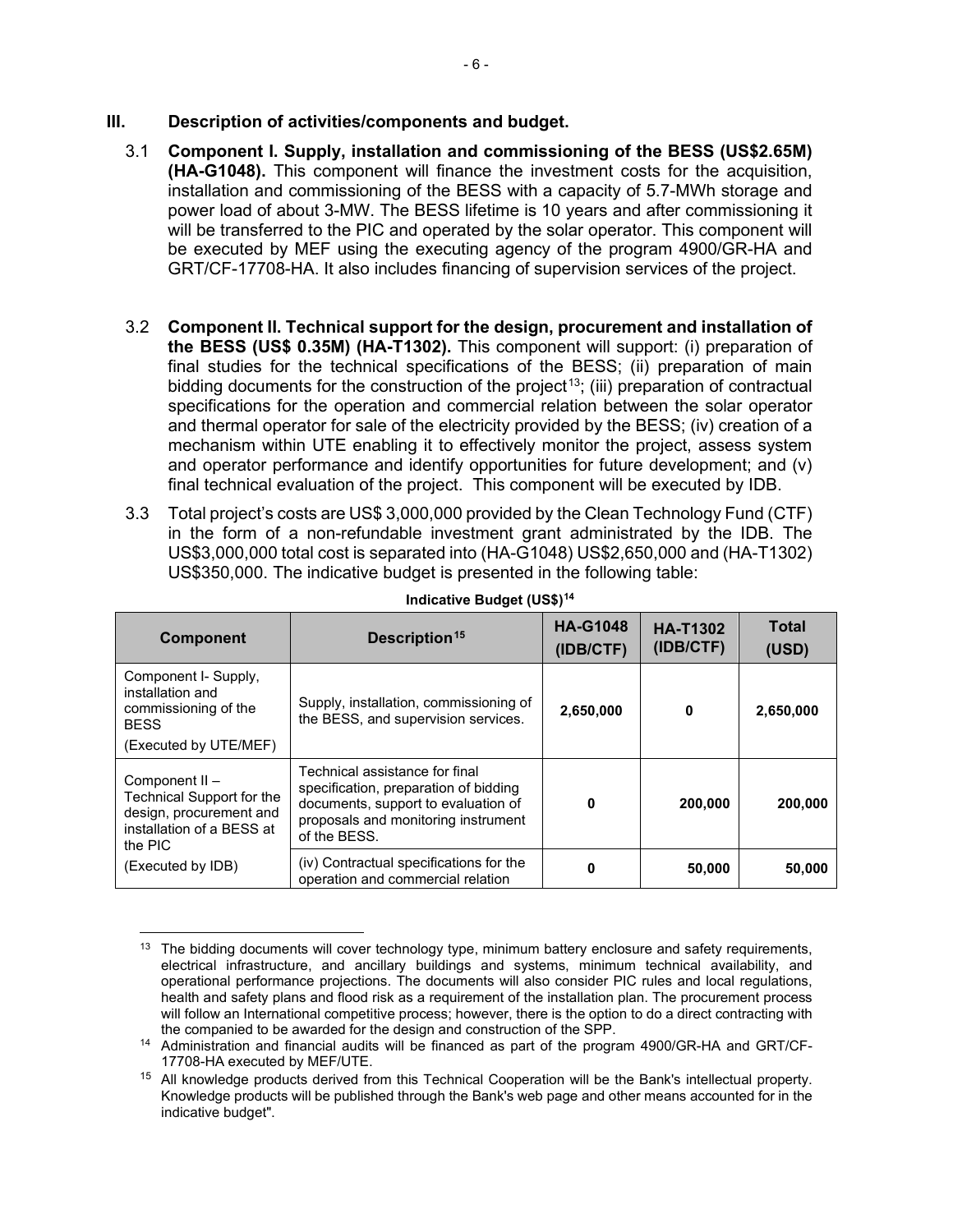| <b>TOTAL COST</b> |                                                                                                                                          | 2,650,000 | 350,000 | 3,000,000 |
|-------------------|------------------------------------------------------------------------------------------------------------------------------------------|-----------|---------|-----------|
|                   | (vi) Consultancy services for final<br>evaluation of the operation HA-G1048<br>and communication campaign of<br>benefits of the project. | 0         | 100,000 | 100,000   |
|                   | between the SPP and TEP for sale of<br>the electricity from the BESS                                                                     |           |         |           |

### **IV. Executing agency and execution structure**

- 4.1 The Beneficiary is the Republic of Haiti. The Executing Agency of Component I (HA-G1048) will be the Ministry of Economy and Finance (MEF), through its *Unite Technique d 'Execution* (UTE) using the same execution structure of the program 4900/GR-HA and GRT/CF-17708-HA. MEF/UTE was selected as the executing agency of this program due to its experience in managing the PIC and conducting procurement processes for similar projects. While MEF/UTE will be responsible for the fiduciary arrangementsthis component, ANARSE and the MTPTC, through its Energy Cell, will facilitate technical support for its execution. [16](#page-6-0)
- 4.2 At the request of the beneficiary, the IDB, through the Energy Division (INE/ENE) in coordination with IDB's Country Office in Haiti (CHA), will act as the EA of Component II (HA-T1302). In accordance with document OP-619-4, being the Bank the EA of this component is justified under Annex II "*Compliance with internal requirements would delay the execution of the technical cooperation, jeopardizing achievement of its objectives*". These internal requirements are related to several controls included in the procurement processes lead by any public entity in Haiti. The preparation of the bidding documents requires immediate attention as the final design of the SPP is expected to be completed immediately after the project is approved by IDB and it will require coordination with the solar operator, the thermal operator, MEF/UTE, Cellule d'Energie, ANARSE and USAID. IDB procurement procedure together with the capacity of the team to coordinate the dialogue with stakeholders will ensure alignment of the project with the execution of the SPP.
- 4.3 **Special contractual clause prior to the first disbursement of Component 1.** The Beneficiary will provide evidence to the satisfaction of the Bank of the existence of a contract signed between the Beneficiary and the contractor selected for the design and construction of the 8-MWp and 4-MWp Solar Power Plants at the  $PIC^{17}$  $PIC^{17}$  $PIC^{17}$ , and the reception of its mandatory contract performance bond.
- 4.4 **Procurement policies.** Component I will follow IDB's Procurement Policies: Policies for the Procurement of Goods and Works Financed by the IDB (GN-2349-15) and Policies for the Selection and Contracting of Consultants Financed by the IDB (GN-2350-15), as applicable. The UTE will follow procurement processes of the program as described in the Procurement Plan (PP) and to be approved by the Bank, which will cover the entire duration of the project starting on the date the Grant Agreement for this program enters into effect. The PP will be updated semiannually with the semester report, or whenever necessary or as required by the Bank.

<span id="page-6-1"></span><span id="page-6-0"></span><sup>&</sup>lt;sup>16</sup> See [Operation Manual](https://idbg.sharepoint.com/teams/EZ-HA-LON/HA-L1140/_layouts/15/DocIdRedir.aspx?ID=EZSHARE-86767959-23) an[d interinstitutional agreement between MEF, ANARSE and Energy cell](https://idbg.sharepoint.com/teams/EZ-HA-LON/HA-L1140/_layouts/15/DocIdRedir.aspx?ID=EZSHARE-86767959-24) 17 PIC's Solar Power Plants will be financed under operation HA-L1140 y HA-G1045.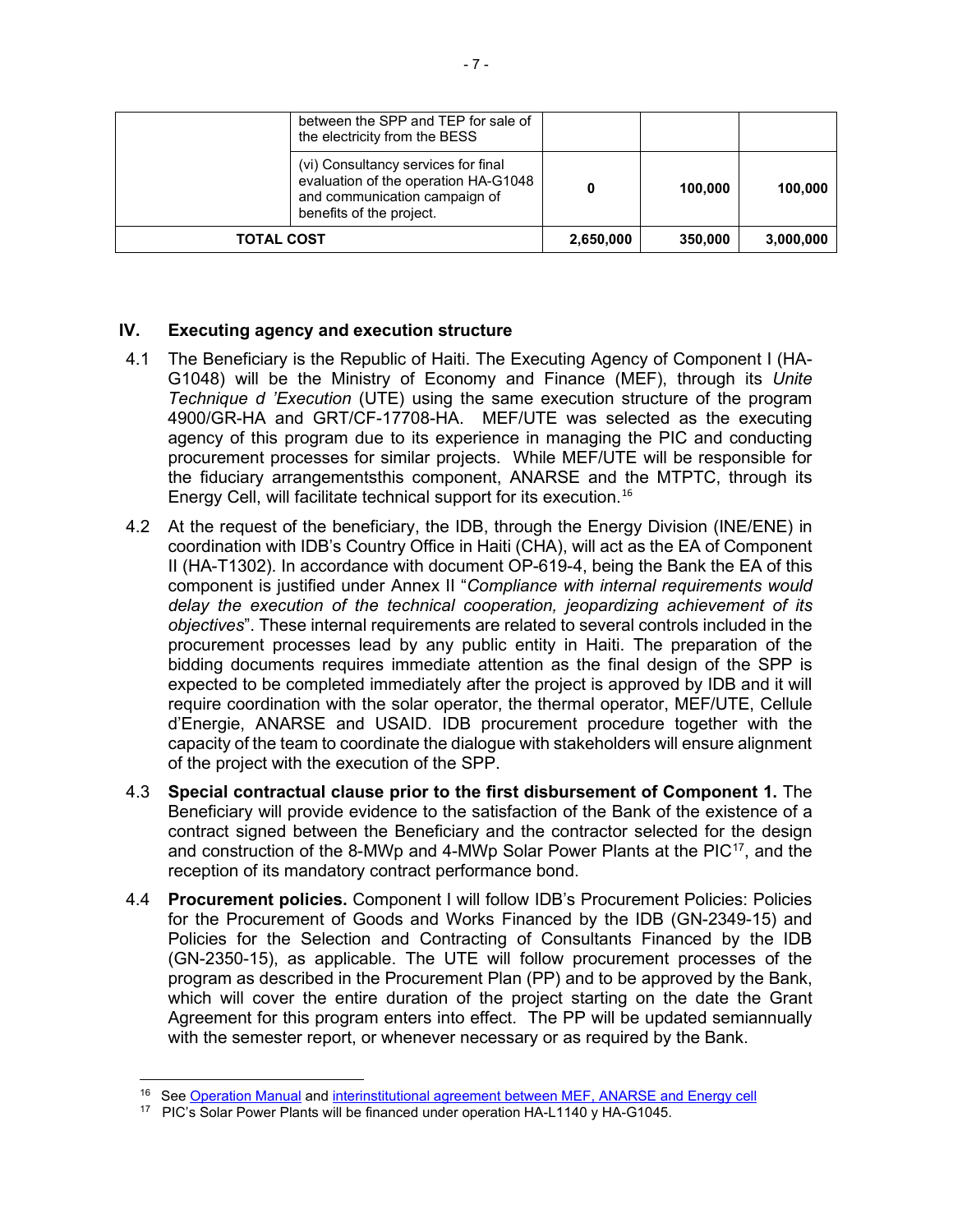- 4.5 In Component II, IDB will be responsible for the selection and contracting of consulting firms and individual consultants, which will be carried out in close coordination with the beneficiary. The Bank will contract individual consultants, and consulting firms in accordance with the Bank's current procurement policies and procedures: (i) the individual consultants will be hired in accordance with the guidelines set out in the AM-650; (ii) the procurement process for consulting firms will follow the Bank Policy for the Selection and Contracting of Consulting Firms for Bank-executed Operational Work (GN-2765-4) and the related Operational Guidelines (OP-1155-4); and (iii) the procurement of non-consultant services will follow the Bank Corporate Procurement Policy (GN-2303-20). In adherence with the Procedures for the Processing of Technical Cooperation Operations and Related Matters (OP-619-4).
- 4.6 **Financial management and disbursement**. Disbursements for Component I will be based on cash flow plans that will be sized according to the program's execution liquidity needs and with a rolling 12 month planning horizon. Disbursements for investment costs will be covered with advance of funds equivalent to up to six months of investment and operational costs/expenses anticipated and will be subject to expost supervision.
- 4.7 **Audit.** MEF will submit to the Bank, annual audited financial statements of component I within 120 days following the close of the respective fiscal year. The audit will be conducted by an independent firm of auditors acceptable to the Bank, to be selected in accordance with the Bank's policies and procedures. The determination as to scope and other related aspects will be governed in accordance with the Financial Management Policy for IDB financed Projects (document OP-273-12) and the Guide for the Preparation of Financial Statements and External Audits. Audit costs will be financed with the proceeds of the program 4900/GR-HA and GRT/CF-17708-HA.
- 4.8 **Monitoring.** The project will be monitored using the Bank's supervision instruments. The EA will be responsible for integrating and presenting the following: (i) the multiyear execution plan; (ii) the annual work plans; (iii) the procurement plan and results matrix; (iv) financial plans; (v) audited financial statements; (vi) environmental audits; and (vii) semiannual reports. The semiannual reports will include: (i) a description of the activities executed; (ii) progress towards fulfillment of the indicators in the results matrix; (iii) a summary of the project's financial situation; (iv) a cash flow estimate for the following six-month period; (v) in the year-end annual reports, the updated annual work plan and the procurement plan; (vi) an analysis of any problems encountered and the corrective measures adopted; and (vii) problems that might pose a risk to timely execution of the project.
- 4.9 **Evaluation.** MEF will present a mid-term evaluation for Component I 60 days after the date on which 50% of the grant has been disbursed, and a final evaluation report 90 days after the date on which 90% of the resources have been disbursed.

#### **V. Major issues**

5.1 For the execution of the operation two institutional risk are identified, the first related with delay in the signature of a power purchase agreement between the solar operator and the thermal operator for the purchase of the energy from the BESS to further reduce energy prices to residential end-users. This risk is considered medium. This can be mitigated through the execution of the program 4900/GR-HA and GRT/CF-17708-HA where the exchange of energy between both operators will be formalized through a similar contract regulated by ANARSE where residential users are some of the main beneficiaries. A Term Sheet to this purpose was developed as part of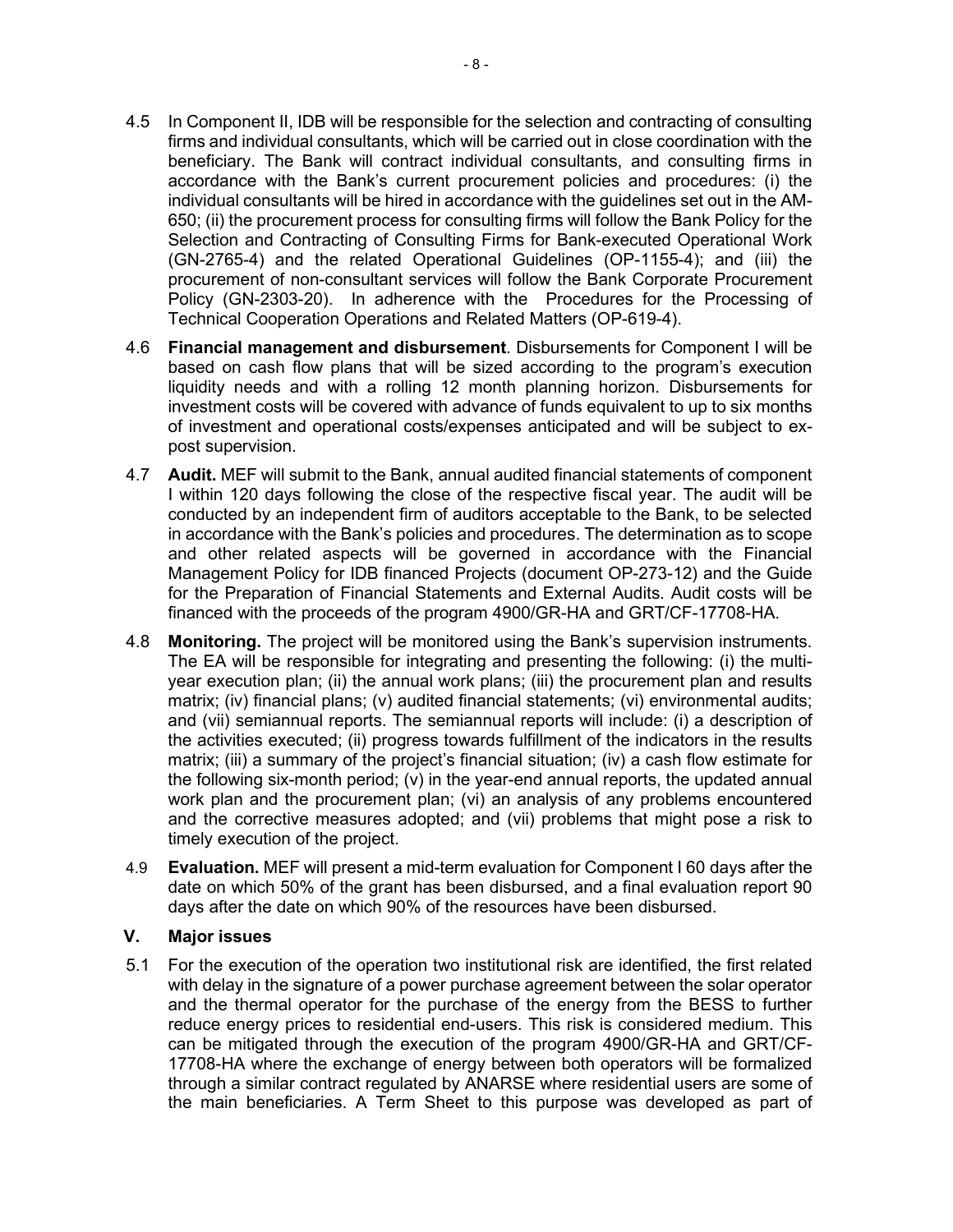program 4900/GR-HA and GRT/CF-17708-HA. In the event that no agreement is reached between the thermal operator and the solar operator for the use of energy of the BESS, such energy will be consumed by the PIC to further reduce the use of thermal power.

5.2 Another risk considered medium, is execution delays resulting from the impact of the COVID-19 pandemic and episodes of social unrest in Haiti. These risks will be mitigated as follows: (i) anticipating additional time for the supply of material and equipment in the project execution tools; (ii) maintaining a constant dialogue with the GoH and its institutions to update project activities according to the needs of the country; and (iii) concentrating all works and installations inside the premises of the PIC.

# **VI. Exceptions to Bank policy**

6.1 No exceptions to the Bank´s policies are requested.

### **VII. Environmental and Social Strategy**

- 7.1 According to the Environmental and Safeguards Compliance Policy (OP-703), this operation has been classified as Category "C". The BESS will be located inside the PIC which is already for industrial purposes and will need to follow PIC rules and regulations. There are minor potential environmental and social risks due to the construction and future inventions which will be managed in collaboration with the Solar Operator and PIC's management. The BESS will be operated by the PIC's solar operator who will be required to prepare an Environmental and Social Management Plant (ESMP) for PIC' SPPs, the BESS and its final disposal. This ESMP will consider the mitigation measures for the acquisitions, storage, operation and decommissioning of the batteries and other equipment as well as health and safety measures for workers (ie, working at heights, COVID-19 precautions).
- 7.2 In addition, the ongoing international competitive process under operation HA-L1140 y HA-G1045 to select the PIC's Solar Operator is fully aligned with *IDB Group Measures to Address Risk of Forced Labor in the Supply Chain of Silicon-based Solar Modules. Revised Version" (GN-3062-1)*. Section IV of the Request for Proposals (RFP) requires the ESMP is to be submitted by the Solar Operator for the approval of the UTE/MEF before the start of civil works and proceeding with purchase orders. The ESMP must include a labor assessment to identify measures to assess, prevent, mitigate and continuously monitor any Labor and Working Conditions risks and impacts to workers directly engaged by the contractor or through thirds parties, such as subcontractors and primary suppliers of polysilicon solar panels. If the assessment identifies inadequate labor and working conditions as defined by the Core Labor Standards of the International Labor Organization (ILO) in any of the Solar Operator's subcontractors and primary suppliers of polysilicon solar panels that cannot be avoided or mitigated, the Solar Operator will shift its primary suppliers to suppliers that can demonstrate adequate Labor and Working Conditions and comply with the specifications of the technical offer. UTE/MEF will reserve the right to approve these changes based on the documentation provided and its own analysis.
- 7.3 Finally, operation HA-L1140 is currently providing support to strengthen UTE's institutional capacity. For further details, please see the [Safeguard Policy Filter Report](https://idbg.sharepoint.com/teams/EZ-HA-IGR/HA-G1048/_layouts/15/DocIdRedir.aspx?ID=EZSHARE-2013369447-10) and the [Safeguard Screening Form.](https://idbg.sharepoint.com/teams/EZ-HA-IGR/HA-G1048/_layouts/15/DocIdRedir.aspx?ID=EZSHARE-2013369447-11)